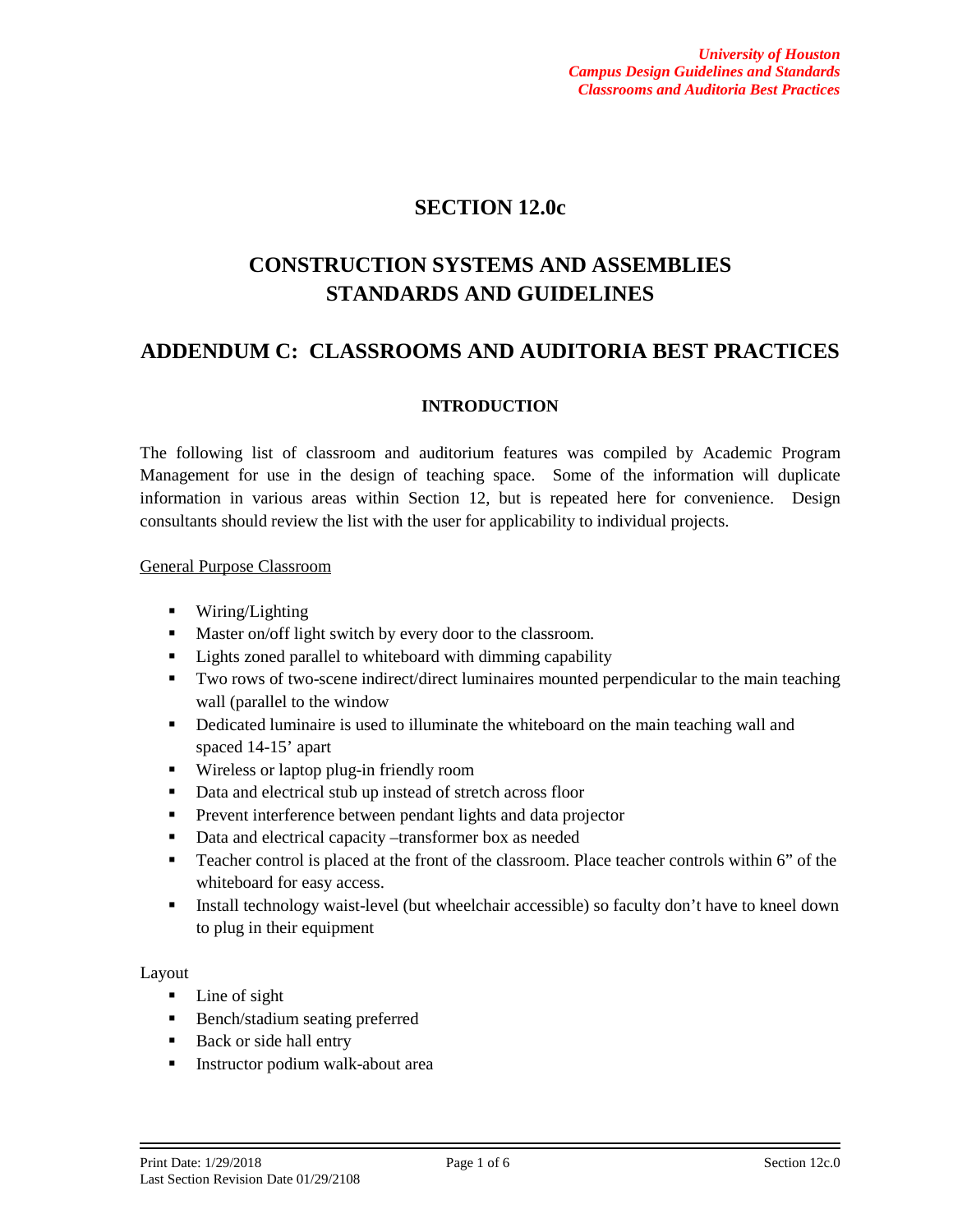Equipment/Furnishings (see also UH Technology Infrastructure Standards, Section 13.0. <http://www.uh.edu/infotech/services/computing/networks/network-infra-standards/>

- **Largest desk tablets (laptop friendly)**
- Complete blackout curtain
- Seat  $#s$  on chairs
- Faculty table/chair table for exam collection
- Bulletin or information boards some place to post grades/flyers/class appropriate information, e.g. periodic tables
- **Maximum length of best quality whiteboards**
- Wall borders and trays for boards
- If drop down screens, large enough side panels with electronic whiteboard access
- Classroom support telephone number chart by each light switch/phone
- **Post basic instruction tables for lights/sound/tech system**
- Default settings on equipment all tech set-ups identical
- Cougar1Card readers not typically used; if requested by faculty inform that there is a cost of use associated with the readers to get usage reports; if used in large room – have enough readers located inside the room and enough to avoid bottlenecks on student traffic; for general purpose rooms, consider using maglock readers on doors for security/access control.

**Other** 

- Rooms must be Life Safety and ADA code-compliant
- Security features protecting technology and students (see also Design Guidelines Section 12 C1025 INTERIOR DOOR HARDWARE and D5030 FIRE DETECTION AND ALARM SYSTEM)

Large Auditoria (150 seats plus) -- in addition to the general purpose classroom provisions, provide the following:

Wiring/Lighting

- Spotlights for speaker area (for official presentations)
- Lighting sufficient in all student seating areas for exams

#### Layout

- Back and/or side hall entry
- Break-out session rooms
- Lobby area with seating
- Seating in restrooms

Equipment/Furnishings (see also UH Technology Infrastructure Standards, Section 13.0. <http://www.uh.edu/infotech/services/computing/networks/network-infra-standards/> Option: Projection capability to record or project the speaker during the presentation on the screens (e.g. Houston room)

- Portable microphones
- Remote control for presentations (e.g. PowerPoint slides, remote advance)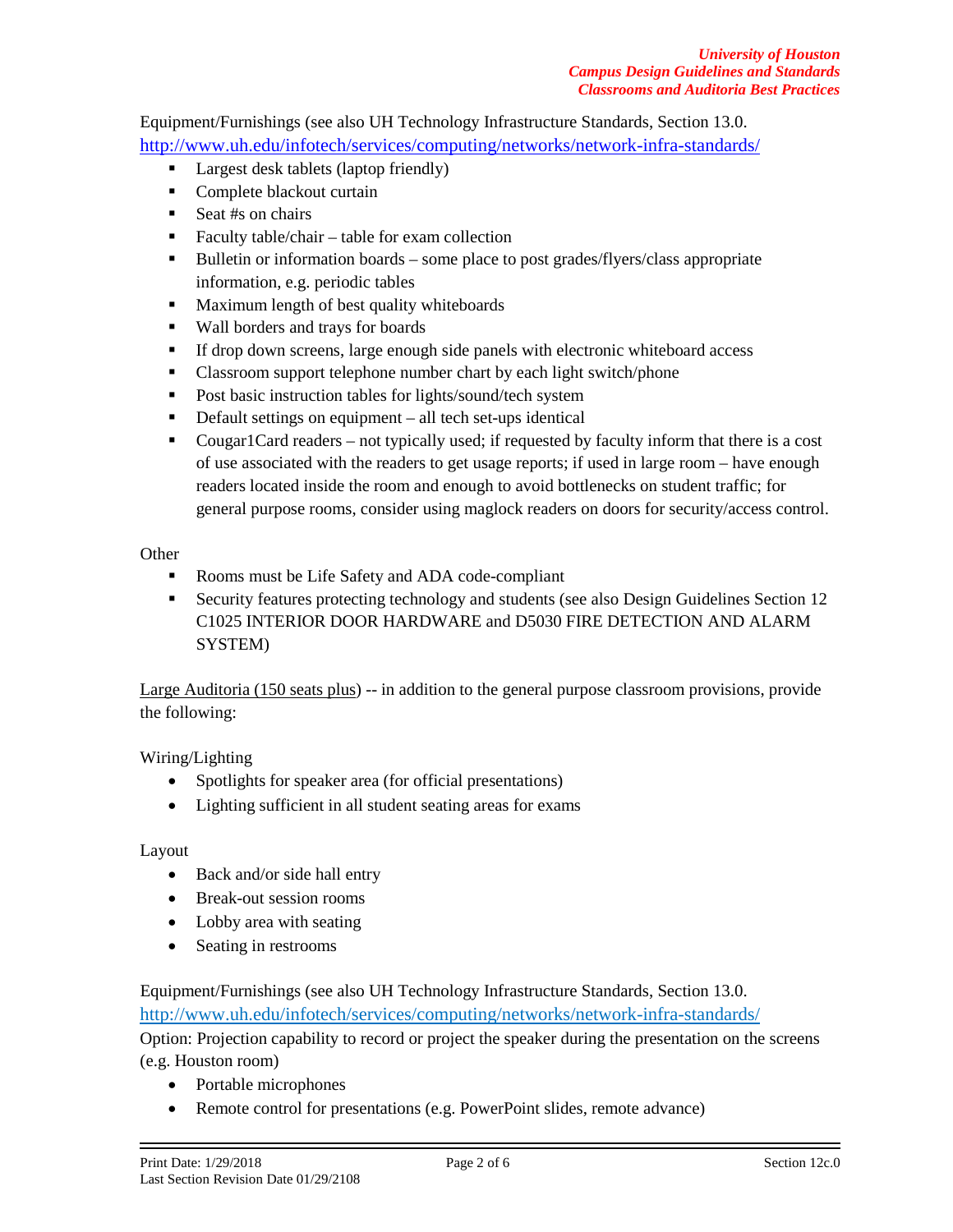**Other** 

- Rooms must be Life Safety and ADA code-compliant
- Security features protecting technology and students

\*\*\*\*\*\*\*\*\*\*\*\*\*\*\*\*\*\*\*\*\*\*\*\*\*\*\*\*\*\*\*\*\*\*\*\*\*\*\*\*\*\*\*\*\*\*\*\*\*\*\*\*\*\*\*\*\*\*\*\*\*\*\*\*\*\*\*\*\*\*\*\*\*\*\*\*\*\*\*\*\*

The following information was provided by the IT Classroom Technology group, which updates maintains, and issues the information as necessary. It is provided here to assist in preliminary classroom planning. Information below should be confirmed with University of Houston information Technology Classroom Technologies:

## **University of Houston information Technology Classroom Technologies Standardized Classroom Teaching Equipment**

*(See also UH Technology Infrastructure Standards, Section 13.0.*  <http://www.uh.edu/infotech/services/computing/networks/network-infra-standards/>

This information represents the current standards in the design of AV equipping for general classrooms at the University of Houston. Technology standards are intended to provide a common, consistent and user friendly environment for Faculty, Teacher Assistant and Staff.

The goal is to install reliable systems with consistent functionality and common interfaces for all classrooms.

These goals will improve technical support and system management, resulting in reduced operational costs and faster response time for maintenance issues.

Four types of classrooms are defined:

Type 1 basic:  $<$  50 students, Type 2 medium:  $< 100$  students, Type 3 large:  $<$  200 students, Type 4 auditorium: 200 – 600 students.

#### **Type of Classrooms:**

#### **Type 1 (Small)**

General purpose classrooms  $\ll$  50 students) have basic standard technologies such as:

**Projector** - Ceiling mounted projector WXGA (1024X800) with minimum 4500 lumens output is required.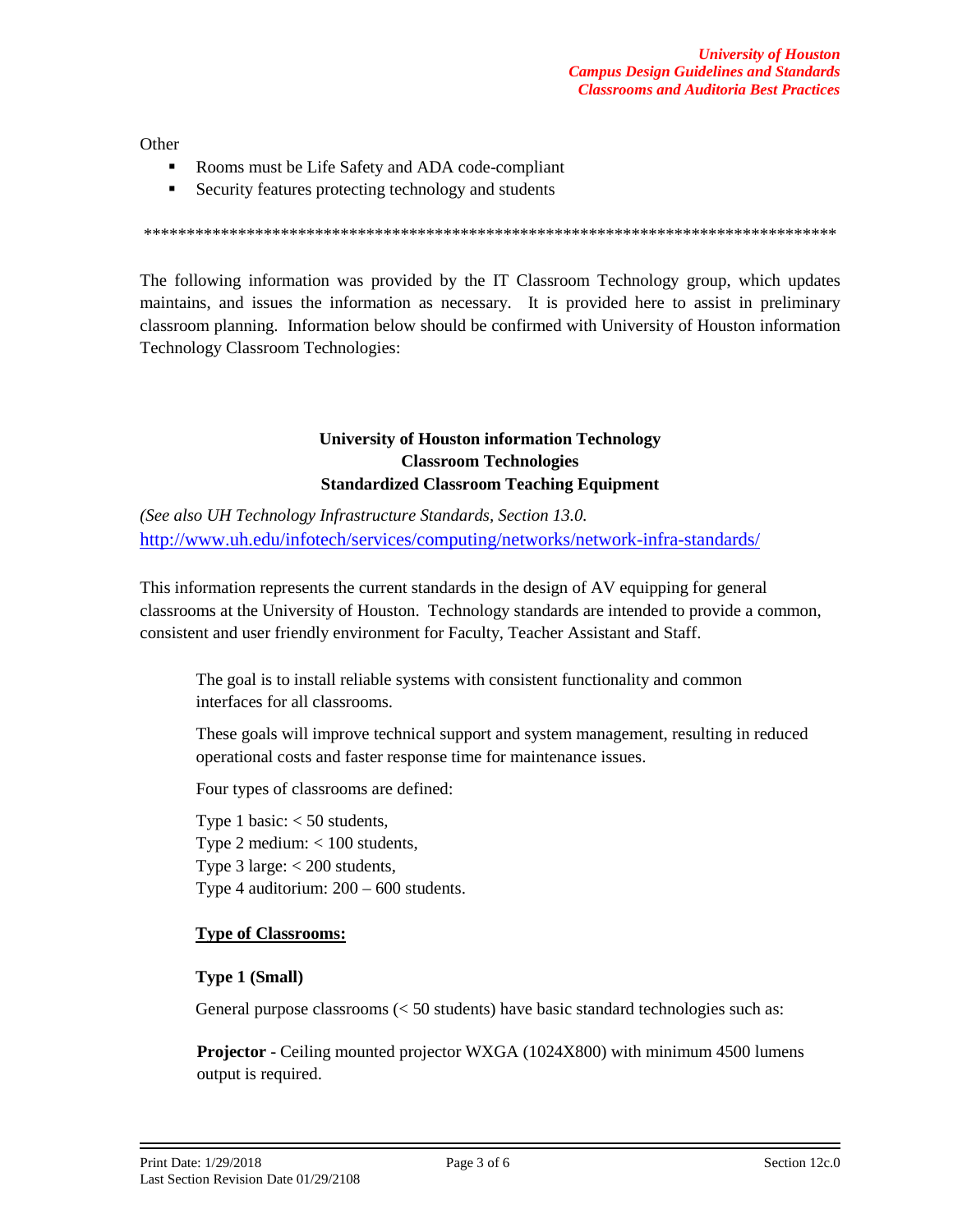**Projection Screen** - A manual pull down screen (16:10 ratio) Matte white mounted on the front wall above the writing surface.

**Controls** - Extron Media Link with IP link for Global Room View.

**Audio** - Amplifier, with 4 to 6 mounted ceiling speakers.

**Wall Plate** - Computer input 1 & 2 (Laptop, Desktop) Video input and HDMI.

## **Podium** –

Universal Podium Lectern to include front facing standard 19" rack rails. Locking rear access panel, Flip up side shelf (right side).

One cable access cut in rear right corner of lectern top. One ECA Interact with 2 power cords. Power manager with surge protection located at the top position in the equipment rack. 3 shelves lectern. Custom rack shelf for Computer, DVD or Blu Ray, Empty slots covered with plan face plates

All rack mounted items are to be fastened with security screws. Multimedia Cables- Conduit for all cables such as: Power, VGA, HDMI, Network, Video/Audio cables from Wall Plate to the Podium. Plenum rated cabling may be substituted as required.

**Network** - 3 Network RJ45 jacks (desk top, laptop computers and room view management).

**Electrica**l - Electrical outlet to be installed close to the data wall plate, near the podium. AC power with quad plugs provided above the ceiling for Extron controls and projector.

## **Equipment to be installed in the Podium.**

The following equipment is to be installed in house by Classroom Technologies group. Desk Top Computer DVD – (Regions Free)

## **Type 2 (Medium)**

General purpose classrooms (< 100 students) have basic standard technologies such as:

**Projector** - Ceiling mounted projector WUXGA (1920X1200) with minimum 5000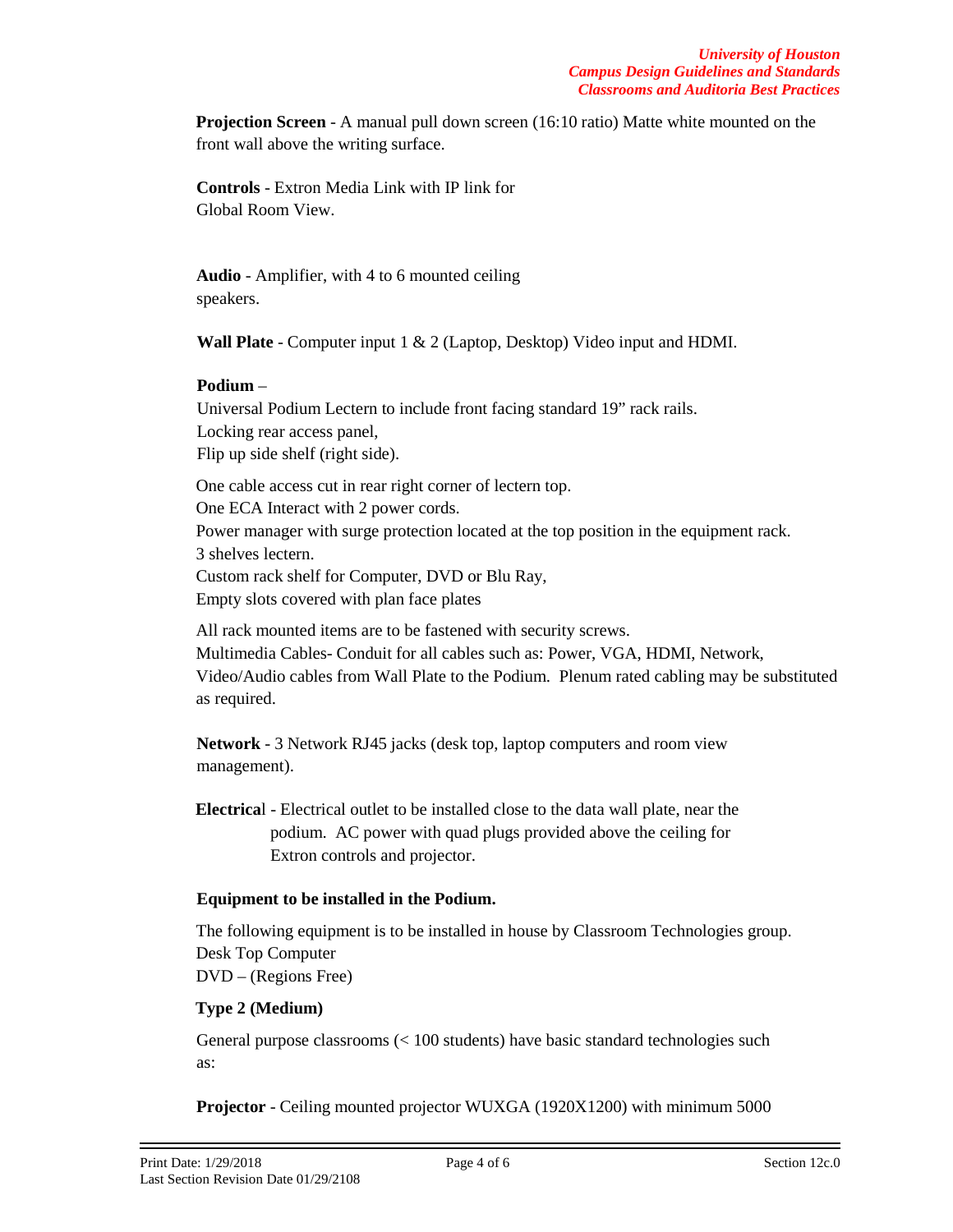lumens output required.

**Projection Screen** - Power screen (16:9 ratio) Matte White mounted in front wall above writing surface.

**Smart Sympodium** - Device allows student to see anything that written on the presenters computer screen using a special pen and monitor.

**Wall Plate** – Same as GPC plus RCA audio & video in/output for recording.

And all of the items described in Type 1.

## **Type 3 (Large)**

General purpose classroom (< 200 students) has basic standard technologies such as:

**Projectors (Dual)** - Ceiling mounted projectors WUXGA (1920X1200) with minimum 5000 lumens output required.

**Projection Screen (Dual)** - Power Screens (16:9 ratio) Matte White is mounted in front wall above writing surface.

**Crestron Touch Screen Control** - Control lighting, power screen, and audio etc.

**Audio** - Amplifier, Wireless Audio Receiver and Transmitter (microphone) with 6 to 8 mounted ceiling speakers.

**Document Camera** (Optional)- displays objects or documents through projector.

**Teleconference & Mediasite** – Room to be pre-wired and programmed into the Crestron Controls.

**Wall Plate** – Same as GPC plus RCA audio & video in/output for recording.

And all of the items described in Type 1.

#### **Type 4 (Auditorium)**

General purpose classroom (200-600 students), It has basic standard technologies such as:

**Projector** - XGA (1024X768) projector with a minimum of 7000 to 12000 Lumens